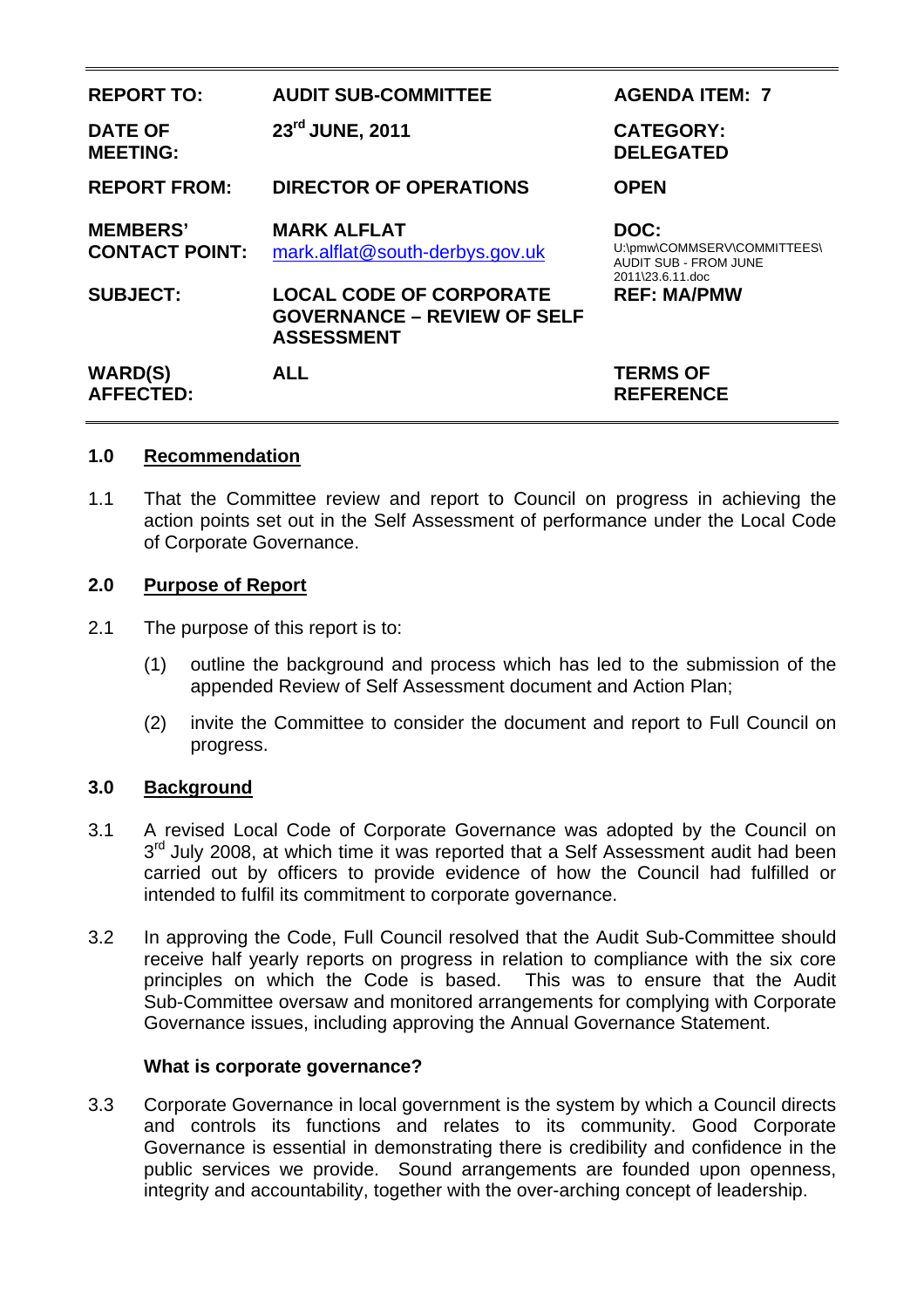# **The purpose of a Local Code of Governance**

- 3.4 The Local Code of Governance is a single document that aims:
	- to serve as a management tool for reviewing and monitoring existing Corporate Governance arrangements
	- to ensure that evidence about our governance arrangements, e.g. for "Use of Resources" assessment, and Annual Governance Statement etc. is available
	- to help develop plans for improving arrangements for Corporate Governance

### **Our commitment to Corporate Governance**

- 3.5 South Derbyshire District Council is committed to having sound Corporate Governance arrangements. The development and maintenance of a Local Code of Corporate Governance will assist in achieving this aim.
- 3.6 The Code assists in demonstrating good governance of the Council's affairs and that the stewardship of the resources at its disposal are effective.
- 3.7 The Code of governance will be reviewed periodically to ensure that it remains up to date.

#### **What our governance arrangements are measured against**

- 3.8 Further CIPFA/SOLACE guidance entitled "*Delivering Good Governance in Local Government*" has recently been issued and the Council has made use of the six core and supporting principles to assess our governance arrangements.
- 3.9 The six core principles are:
	- 1. Focusing on the purpose of the Council and on outcomes for the community and creating and implementing a vision for the local area.
	- 2. Members and Officers working together to achieve a common purpose with clearly defined functions and roles.
	- 3. Promoting values for the Council and demonstrating the values of good governance through upholding high standards of conduct and behaviour.
	- 4. Taking informed and transparent decisions which are subject to effective scrutiny and managing risk.
	- 5. Developing the capacity and capability of Members and Officers to be effective.
	- 6. Engaging with local people and other stakeholders to ensure robust public accountability.
- 3.10 A corporate group of senior Officers, consisting of the Director of Operations, Head of Corporate Services and the Corporate Policy & Communications Manager meet on a six monthly cycle to assess the Council's Governance arrangements.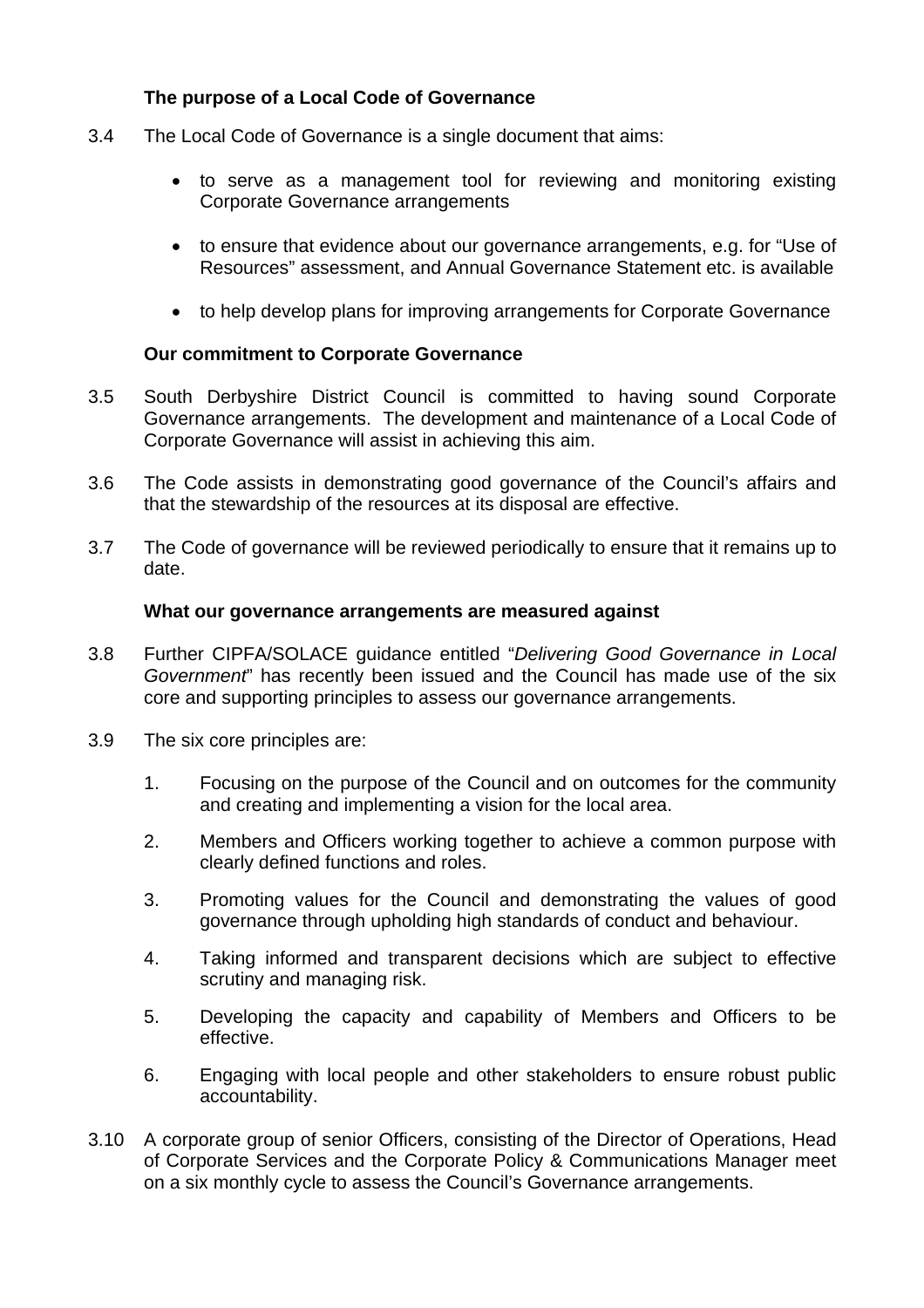- 3.11 The group carried out an assessment against the CIPFA/SOLACE checklist by assessing the documents/processes and other means used to measure compliance with the six supporting principles.
- 3.12 The way in which the Officers have measured compliance with the supporting principles is with a score between 1 and 5, as set out in the table below. Members will note that the scoring range has been reduced from 1-10 to 1-5. This has occurred as a result of a discussion that took place with Members of the Standards Committee who felt that the reduced range of scoring was more meaningful and, therefore, this has been implemented in the self assessment document. Although the scores awarded are judgemental, they are determined through robust discussion by the corporate group. In addition, any comments/plans for improvement are noted for subsequent review, compliance with which will result in at least one additional point being added to the self assessment score.

| <b>Score</b> | Level of compliance with supporting principle |  |
|--------------|-----------------------------------------------|--|
|              | Unacceptable                                  |  |
|              | Partial                                       |  |
| 3            | Substantial                                   |  |
|              | Practically                                   |  |
| 5            | Fully                                         |  |

- 3.13 The self assessment provides the evidence of how the Council has fulfilled, or intends to fulfil its commitment to high standards of corporate governance, and establishes the Council's baseline position as regards compliance with the six principles. On  $1<sup>st</sup>$  June, 2011, Officers again met to review the assessment they undertook on 11<sup>th</sup> November, 2010. A report showing the progress that has been made in the last six months, with a recalculation of the score where justified, is attached at **Annexe 'A'**.
- 3.14 It was agreed that an Action Plan, identifying those areas where we had scored 3 or below, would be created with a view to addressing those issues over the next twelve months. A copy of the Action Plan, showing the progress made to date is attached at **Annexe 'B'**.
- 3.15 Major items that have been achieved in the last six months include the implementation of the Corporate Services Partnership with Northgate from August 2010. In relation to corporate governance, the creation of the Client Services Team and wider governance arrangements for the Corporate Services Partnership will ensure that the Council is able to effectively manage and monitor the contract to sustain good performance, ensure that Northgate delivers on the key success criteria and that the approved objectives of working in partnership are both realised and sustained.
- 3.16 The governance arrangements between the Council and Northgate are a contractual requirement. The Strategic Partnership Board, the role of which is to develop the partnership and ensure that it gives added value to the Council, includes three Members as well as officers.